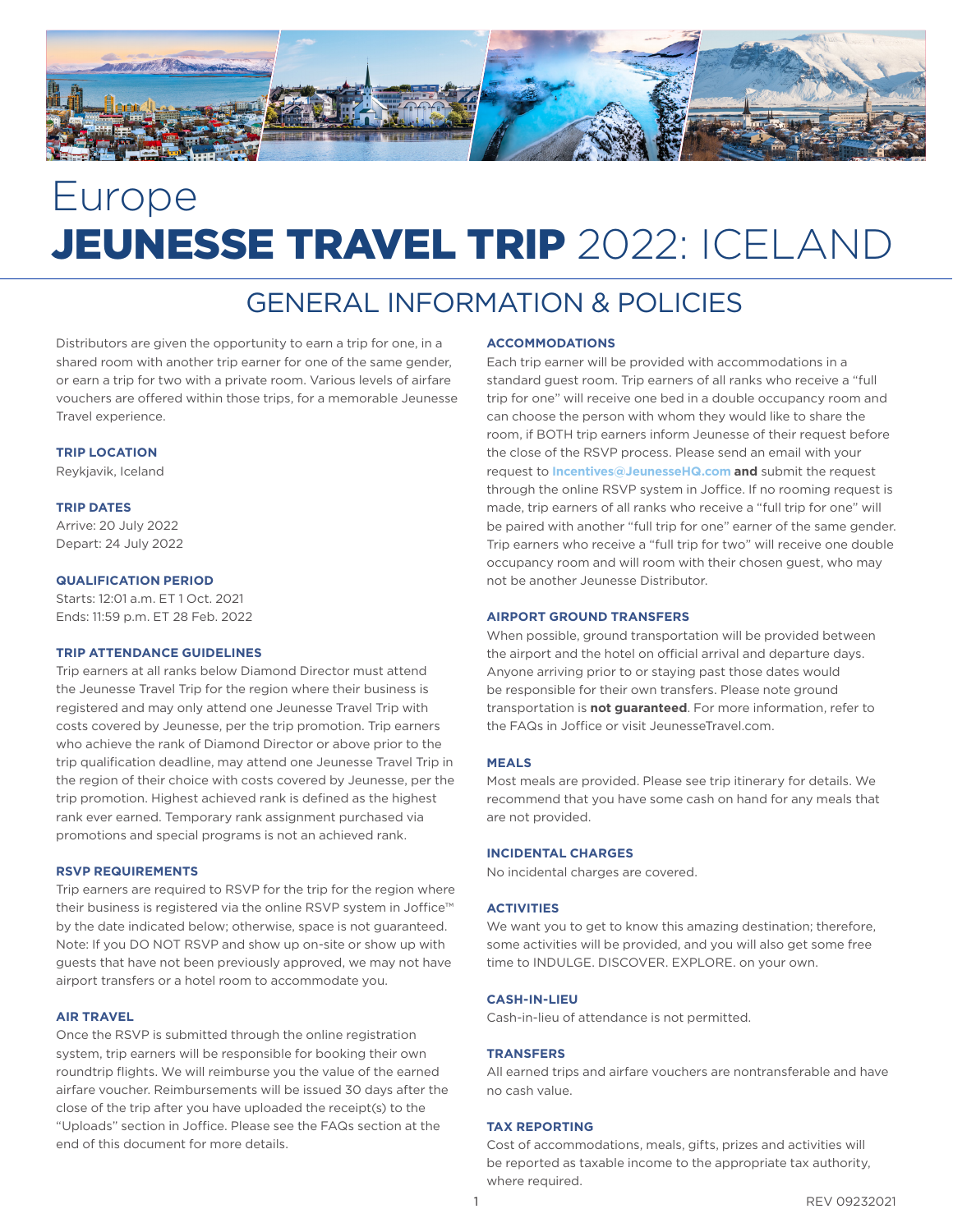## GENERAL INFORMATION & POLICIES

#### **CANCELLATION**

Jeunesse must receive notification of any cancellations for the Europe Jeunesse Travel Trip 2022: Iceland, by 1 June 2022. Any trip earner who cancels after this date will be charged a cancellation fee of \$1,400 USD per person via a Wallet deduction. Should your Wallet not have enough funds for the full deduction at once, it will be reduced by whatever amount is available until the full amount has been deducted. Should you confirm that you are attending and not show up, the same process applies.

#### **DISTRIBUTOR RESPONSIBILITIES**

Distributors must be active and in good standing with the company from the date of qualification through the trip dates, to participate in the promotion. "Active" means a Distributor has generated 60 PV points during the SmartDelivery month. If the Distributor does not meet these qualifications, the earned trip and any airfare vouchers will be forfeited. All tickets are nontransferable and nonrefundable. All rooms are based on double occupancy, and trip earners may choose the person with whom they wish to room by notifying Jeunesse before the deadline in the "Accommodations" section. Trip earners are responsible for making sure they have a current passport with an expiration date that is at least six months after the trip end date, and if necessary, a visa to enter the country or countries. Trip benefits will be denied if they are the result of a violation of Section 6 of the Policies & Procedures.

#### **GUEST POLICY**

1) Trip earners of a "full trip for one" or a "full trip for two" will be allowed to bring guests in the following priority, pending availability:

(a) Total value of their earned trip promotion (b) Rank

2) Trip earners must inform Jeunesse of their intended guest(s) on or before 15 March 2022, via email to **Incentives@JeunesseHQ.com and** through the online RSVP system in Joffice. A Jeunesse representative will reach out within 14 days after a request has been submitted, if your request has been granted.

3) Trip earners whose guest(s) has/have been approved by Jeunesse are responsible for booking and covering the cost of airfare for guest(s). There will be an additional cost per guest, to be paid to Jeunesse, for hotel accommodations, meals, planned activities and ground transportation during the trip.

4) Guests may **not** be a Jeunesse Distributor.

5) Guests can be children.

**THESE POLICIES ARE SUBJECT TO CHANGE WITHOUT NOTICE.**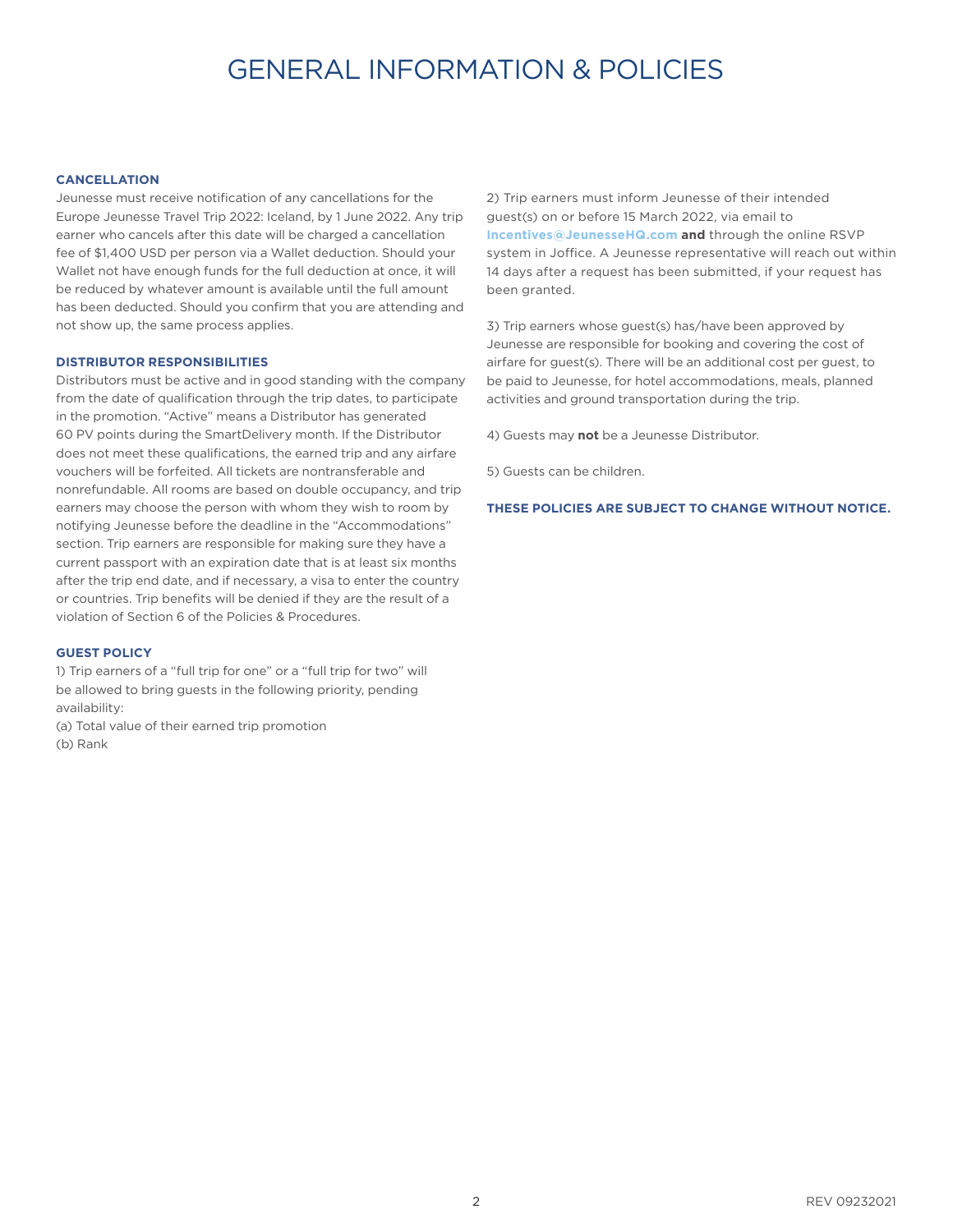## EUROPE JEUNESSE TRAVEL TRIP 2022 FAQS

## QUALIFICATION & RSVP

#### **HOW DO I KNOW WHETHER I QUALIFY FOR A JEUNESSE TRAVEL TRIP IN 2022?**

Please see the policy document found in Jcloud™/[Region]/ [Language] for details on how to qualify. Within approximately 10 days of the promotion period closing, if you've qualified, you will also see an RSVP button next to the trip in Reports/Distributor Reports/[Trip Name].

#### **ONCE I'VE BEEN NOTIFIED THAT I'VE EARNED THE TRIP, HOW DO I RSVP AND REGISTER?**

Once the qualification period ends and you've qualified, please click the RSVP button next to the trip in Reports/Distributor Reports/[Trip Name] and follow the prompts in your email invitation to register via the online RSVP form. If you have not received an email invitation, please reach out via **Incentives@JeunesseHQ.com**. We ask that you provide as many answers to the registration questions as you can. It will help us provide a wonderful experience for you and your guest, should you bring one.

#### **DO I HAVE TO RSVP THROUGH THE RSVP SYSTEM OR CAN I JUST SEND AN EMAIL?**

We want to make sure to provide an incredible and seamless experience for you; therefore, we ask that everyone RSVP through the RSVP system, as the questions are specific to you and your trip! The RSVP system also has waivers for you to review to ensure that you are aware of some important information that we need to share with you and your guests. Therefore, it is very important that you RSVP through the RSVP system. We cannot accept emails as a form of RSVP.

#### **WHAT IS MY DEADLINE TO RSVP?**

15 March 2022

#### **WHAT HAPPENS IF I CANNOT ATTEND?**

If you cannot attend — though we sincerely hope you can — you will forfeit the trip. The trip is nontransferable and has no cash value.

#### **WHAT HAPPENS IF I CONFIRM THAT I AM COMING AND THEN NEED TO CANCEL?**

Jeunesse must receive notification of any cancellations for the Europe Jeunesse Travel Trip 2022: Iceland no later than 1 June 2022. Any trip earner who cancels after this date will be charged a cancellation fee of \$1,400 USD per person via a Wallet deduction. Should your Wallet not have enough funds for the full deduction at once, it will be reduced by whatever amount is available until the full amount has been deducted. Should you confirm that you are attending and not show up, the same process applies.

#### **WHAT HAPPENS IF I DO NOT CONFIRM THAT I AM COMING, AND I SHOW UP ANYWAY?**

We want to give you the pampering you deserve! To do that, we must know in advance that you are coming so we can arrange the proper accommodations for you. Unfortunately, we cannot guarantee airport transfers, accommodations or participation for those who choose to attend without providing an RSVP by the date listed above.

#### **WHAT IF I WANT TO BRING AN ADDITIONAL GUEST(S), BUT I ONLY QUALIFIED FOR A TRIP FOR ONE?**

While we encourage every member of our Jeunesse Family to work toward joining us on our Jeunesse Travel Trips, we can only grant you the specified trip(s) you earned through the promotion. Should space be available, we do welcome additional guests within certain guidelines outlined in our policy document found in Jcloud/ [Region]/[Language]. If you'd like to bring an additional guest

within these guidelines, please let us know before the deadlines listed here, and according to the details outlined in the policy document.

#### **DEADLINES:**

RSVP: 15 March 2022 Guest Requests: 15 March 2022 Cancellation: 1 June 2022 Airport Transportation: 1 June 2022

## TRAVEL & FLIGHT DETAILS

#### **DO I NEED A VISA OR PASSPORT?**

It is your responsibility and it is highly recommended that you check with your local embassy or your trip destination embassy to determine whether a visa is needed and whether there is a cost associated.

If you need to request a visa letter, please email us at **Incentives@JeunesseHQ.com**.

#### **IS A VACCINATION FOR COVID-19 REQUIRED TO VISIT THIS DESTINATION?**

As of the date of this document, all travelers regardless of origin are welcome to visit Iceland if they can show either a certificate of full vaccination against COVID, or a certificate of previous COVID infection.

As you know, information is changing rapidly and it is your responsiblity to stay informed of current travel guidelines including any vaccination requirements that may arise. Our deadlines for RSVP and cancellation apply regardless of any change in vaccination requirements prior to or after these dates.

#### **WHAT HAPPENS IF I DID NOT GET THE PROPER TRAVEL DOCUMENTS (SUCH AS A VISA) OR DO NOT HAVE THE APPROPRIATE PASSPORT DOCUMENTATION AND AM DENIED BOARDING OF MY FLIGHT?**

The proper travel documents are your responsibility. Should you not procure the appropriate travel documents and are denied boarding and unable to attend the trip, you will forfeit the value of the trip as well as your airfare voucher and the cancellation fee will apply.

#### **HOW ARE FLIGHTS BOOKED?**

Once you've submitted your RSVP through the online registration system, you are responsible for booking your own flights. We recommend booking as early as possible to get the best rates, so you'll have more to spend on souvenirs!

#### **WHICH AIRPORT SHOULD I USE, AND WHAT IS THE AIRPORT CODE?**

Keflavík Airport, also known as Reykjavík–Keflavík Airport Airport Code: KEF

#### **HOW AND WHEN WILL I RECEIVE MY TRAVEL VOUCHER FOR MY FLIGHTS?**

Once you have booked your flight, please upload the receipt in Joffice under "Members Only," then Uploads. Reimbursements can take up to 30 days after the close of the trip and are only issued to Distributors who attended the trip.

#### **HOW MUCH WILL I BE REIMBURSED FOR MY FLIGHT?**

We will reimburse you the value of the earned airfare voucher. Reimbursements will be issued 30 days after the close of the trip, after you have uploaded the receipt(s) to the "Uploads" section in Joffice.